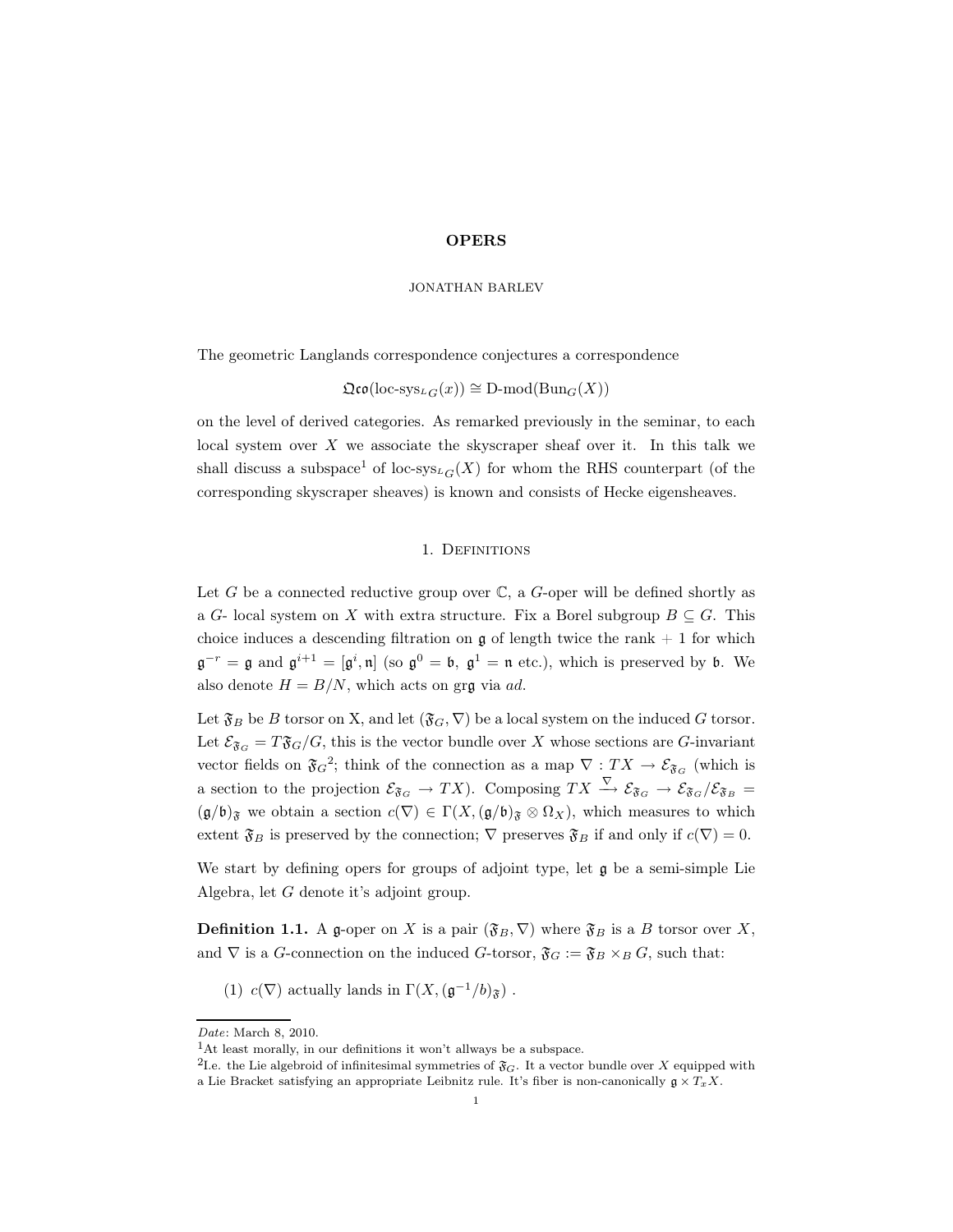(2) For each simple negative root  $\alpha$ , the composition

$$
c(\nabla)^{\alpha}:TX \xrightarrow{c(\nabla)} (\mathfrak{g}^{-1}/\mathfrak{b})_{\mathfrak{F}} \to (\mathfrak{g}^{-1}/\mathfrak{b})^{\alpha}
$$

is an isomorphism.

Often we shall think of a G-oper as a G-local system  $(\mathfrak{F}_G, \nabla)$  with the extra data of a specified reduction of the structure of the torsor to  $B<sup>3</sup>$  satisfying the connection conditions above.

**Example 1.2.** If X is a curve with a coordinate dx, and  $G = PGL_n$  (with usual upper triangular Borel) we can give an oper structure to the trivial torsor  $X \times B$ 

by using a connection of the form  $\nabla = d + dx \otimes$  $\sqrt{ }$  $\overline{ }$ 0 ∗ ∗ 1 0 ∗ 1 0  $\setminus$ (where  $d$  is the flat

connection on the trivialized torsor  $X \times G$ ). In fact any choice of matrix with non vanishing sub-diagonal will do, however we shall show that locally every oper is isomorphic to a unique oper with this form (which of course depends on the choice of coordinate,  $dx$ ).

*Remark* 1.3. If  $(\mathcal{F}_B, \nabla)$  is a *G*-oper then for any  $\eta \in \Gamma(X, \mathfrak{b}_{\mathcal{F}} \otimes \Omega_X)$  we can form a new oper  $\nabla + \eta$ .

When G is of non-adjoint type we give a definition which differs from that in  $[1]$ . In their definition a G-oper (for an arbitrary reductive, connected G) has  $Z(G)$  as it's automorphism group, the effect of our change is to eliminate these as well as restrict the admissible opers.

When G is of adjoint type the oper conditions imply  $\nabla$  induces an isomorphism

$$
\mathcal{F}_H\times_H\mathfrak{g}^1/\mathfrak{g}^2\stackrel{\tilde{\phi}}{\longrightarrow}\Omega_X^{\oplus r}\cong \Omega_X\times_{\check{\rho}}H\times_H\mathfrak{g}^1/\mathfrak{g}^2
$$

here  $\Omega_X$  is identified with the underlying  $\mathbb{G}_m$  torsor, and  $\check{\rho}$  is the co-character associated sum of the fundamental co-weights (which is a character since  $G$  is of adjoint type). In the adjoint case there exists a unique isomorphism

$$
\mathcal{F}_H \xrightarrow{\phi} \mathcal{F}_H^{can} := \Omega_X \times_{\check{\rho}} H
$$

inducing  $\tilde{\phi}$ . When G is not necessarily of adjoint type  $\tilde{\rho}$  might not be a co-character, but  $2\tilde{\rho}$  is and if we fix a square root of the canonical bundle  $\Omega_X^{1/2}$  then  $\nabla$  would still induce

$$
\mathcal{F}_H\times_H\mathfrak{g}^1/\mathfrak{g}^2\stackrel{\tilde{\phi}}{\longrightarrow}\Omega_X^{\oplus r}\cong \Omega_X^{1/2}\times_{\tilde{2\rho}}H\times_H\mathfrak{g}^1/\mathfrak{g}^2
$$

 $3$ recall every G-bundle on a smooth curve admits a reduction to B.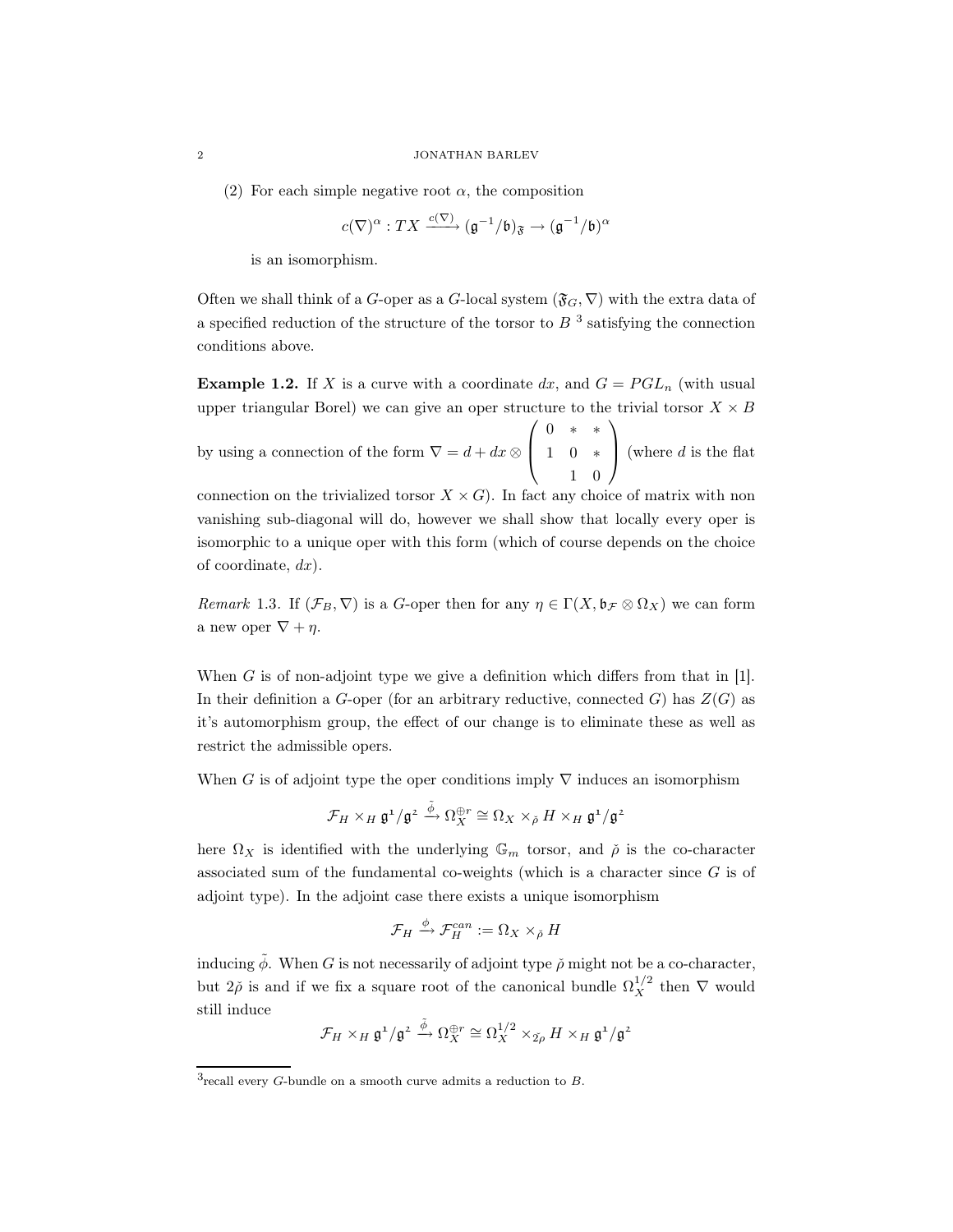**Definition 1.4.** Fix a square root of the canonical bundle,  $\Omega_X^{1/2}$ . For G not necessarily adjoint, in addition to the contents of definition 1.1, we require the data of an isomorphism

$$
\mathcal{F}_H \xrightarrow{\phi} \Omega_X^{1/2} \times_{\check{\mathbf{2\rho}}} H
$$

which is compatible with  $\tilde{\phi}$  as above. We call  $\phi$  the marking.

As mentioned above, for G of adjoint type such a  $\phi$  exists and is unique. In general the data of 1.1 does not imply the existence of  $\phi$ , hence relative to [1] we are indeed limiting our collection of opers. Moreover,  $\phi$  determines  $\phi$  only up to an automorphism of the underlying torsor given by multiplication with a central element; fixing  $\phi$  eliminates these automorphisms.

**Example 1.5.** In the case of  $Gl_n$  or  $SL_n$ , an oper an be described in terms of a rank n vector bundle as follows: it consists of the data  $(\mathcal{E},(\mathcal{E}_i), \nabla, \phi)$  where  $\mathcal E$  is a rank *n* vector bundle over X,  $(\mathcal{E}_i)_{i=1}^n$  is a complete flag for  $\mathcal{E}, \phi : \mathcal{E}_1 \xrightarrow{\cong} \Omega^{\otimes (n-1)/2}$ is an isomorphism, and finally  $\nabla : \mathcal{E} \to \mathcal{E} \otimes \Omega_X$  is connection which satisfies.

- (1)  $\nabla(\mathcal{E}_i) \subseteq \mathcal{E}_{i+1} \otimes \Omega_X$ , thus induces morphisms between the invertible sheaves  $\operatorname{gr}_i \mathcal{E} \to \operatorname{gr}_{i+1} \mathcal{E} \otimes \Omega_X.$
- (2) For each i the morphism above is an isomorphism.

#### 2. Opers as a functor

Next we proceed to collect opers into a functor on  $D_X$ -schemes. Indeed if  $Y \stackrel{f}{\rightarrow} X$  is a  $D_X$ -scheme, then the notion of a *G*-torsor over Y with connection along X makes sense: it is a G-torsor  $\mathfrak{F}_G \stackrel{p}{\rightarrow} Y$  for which  $\mathfrak{F}_G$  is compatibly a G-equivariant  $D_X$ scheme, i.e. the map  $p$  is horizontal. For a  $G\text{-}oper\ on\ Y\ along\ X$  we additionally provide the data of a reduction of the torsor structure to the Borel, as well as an isomorphism  $\mathfrak{F}_H \stackrel{\phi}{\rightarrow} f^* \Omega_X^{1/2} \times_{2\check{\rho}} H$  which satisfy:

- (1)  $c(\nabla)$ , which is the composition  $\nabla : f^*TX \to \mathcal{E}_{\mathfrak{F}_G} \to (\mathfrak{g}/\mathfrak{b})_{\mathfrak{F}}$ , actually lands in  $(\mathfrak{g}^{-1}/\mathfrak{b})$ <sub>§</sub> (note these are all vector bundles over Y).
- (2) For each negative simple root  $\alpha$ , the composition  $f^*TX \to (\mathfrak{g}^{-1}/\mathfrak{b})_{\mathfrak{F}} \to$  $(\mathfrak{g}^{-1}/\mathfrak{b})^{\alpha}_{\mathfrak{F}}$  is an isomorphism. Thus we have an induced map  $(\mathfrak{g}^1/\mathfrak{g}^2)_{\mathfrak{F}} \overset{\nabla}{\longrightarrow}$  $(f^*\Omega_X)^{\oplus r}.$
- (3) The map induced by  $\phi$ ,

$$
(\mathfrak{g}^1/\mathfrak{g}^2)_{\mathfrak{F}} = \mathfrak{F}_H \times_H \mathfrak{g}^1/\mathfrak{g}^2 \xrightarrow{\phi} f^* \Omega_X^{1/2} \times_{2\tilde{\rho}} H \times_H \mathfrak{g}^1/\mathfrak{g}^2 = (f^* \Omega_X)^{\oplus r}
$$

agrees with the map induced by  $\nabla$  above.

For any two such objects the notion of an isomorphism is evident and we can form the groupoid  $\mathcal{O}_{\mathcal{P}_G}(Y)$ , whose objects are G-opers over  $Y \to X$ . Lastly, pullback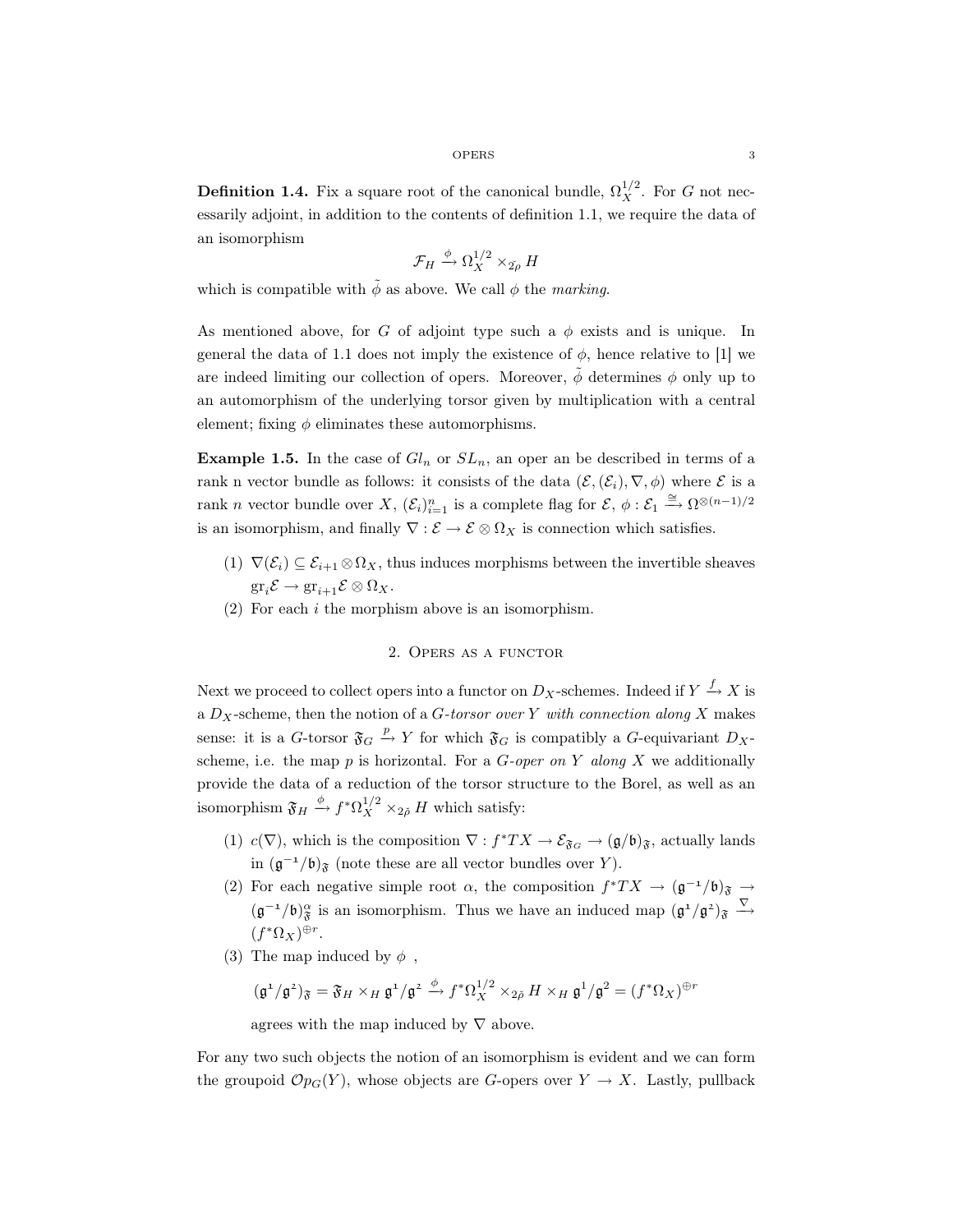#### 4 JONATHAN BARLEV

of such opers along horizontal maps is defined (and has the same underlying Glocal system as the pullback in that category) and we end up with a functor on  $D_X$ -schemes,  $Op_G$ , which is a sheaf at least in the Zariski topology.

In particular, we may endow  $Y = S \times X$  with the flat connection and obtain the notion of an S family of opers on X. Abusing notation we use  $\mathcal{O}_{p_1}(X)$  to denote the functor on schemes whose S-points are  $\mathcal{O}p(S \times X)$ ; thus  $\mathcal{O}p_G(X)$  is a functor over schemes.

In the next secion we shall show that  $\mathcal{O}_{p_{\mathfrak{g}}}$  is representable by a  $D_X$ -scheme which is (non-canonically) isomorphic to the Hitchin jet bundle  $\mathcal{J}ets_X(c_{L_{\mathfrak{a}}}\times_{\mathbb{G}_m}\Omega_X)$ . It's horizontal sections,  $\mathcal{O}_{p_{\mathfrak{q}}}(X)$  will thus be represented by Hitch $L_{\mathfrak{q}}(X)$ , hence naturally be an affine space whenever  $X$  is complete.

For now we show that  $\mathcal{O}_{PG}$  is fibered over  $D_X$ -schemes in sets, i.e. opers have no automorphisms.

**Proposition 2.1.** A G-oper,  $(\mathfrak{F}_B, \nabla, \phi)$ , over a  $D_X$ -scheme  $Y \to X$  has no (non trivial) automorphisms.

*Proof.* This is a local question so we may assume that  $\mathfrak{F}_B = Y \times B$  is trivialized, and X has a local coordinate dx. We can write  $\nabla = d + \eta \otimes dx$ , where d is the "flat connection" on  $Y \times B \to X$  induced by the connection on Y and the trivialization, and  $\eta: Y \to \mathfrak{g}^{-1}$  has non-vanishing entries for each simple negative root. Considering the underlying torsor  $\mathfrak{F}_B = Y \times B$  as a right torsor, an automorphism consists of left translation by a map  $\sigma : Y \to B$ . Since  $\sigma$  must preserve  $\phi$  it must act trivially on  $\mathcal{F}_H$ , this forces the image of  $\sigma$  to actually fall in N, so  $\sigma: Y \to N$ . Conversely any such automorphism will be trivial mod N, have no effect on  $\mathcal{F}_H$ and will preserve  $\phi$ . The effect of such a map on the connection is

$$
\sigma.(d+\eta) = d + d\sigma \cdot l_{\sigma^{-1}} + Ad(\sigma)\eta \otimes dx
$$

Assume  $\sigma$  induces an automorphism of the oper, i.e. preserves the connection. Note that  $d\sigma \cdot l_{\sigma^{-1}} \in \Gamma(X, \mathfrak{g}^1 \otimes \Omega_X)$  (recall  $\mathfrak{n} = \mathfrak{g}^1$ ) so

$$
Ad(\sigma)\eta \equiv \eta \,\,{\rm mod}\mathfrak{g}^1
$$

In N we can take logarithms so let  $\sigma = \log n$  for some  $n \in \mathfrak{n}$ , let  $\mathfrak{g}^i$  be the smallest term of the filtration containing n, we show  $i = r$  and hence  $\sigma = 1$ . Indeed  $d\sigma \cdot l_{\sigma^{-1}} = d \log \sigma = dn \in \Gamma(X, \mathfrak{g}^i \otimes \Omega_X) = \Gamma(X, \mathfrak{g}^1 \otimes \Omega_X)$  so that

$$
Ad(\sigma)\eta \equiv \eta \text{ mod } \mathfrak{g}^{\mathfrak{i}}.
$$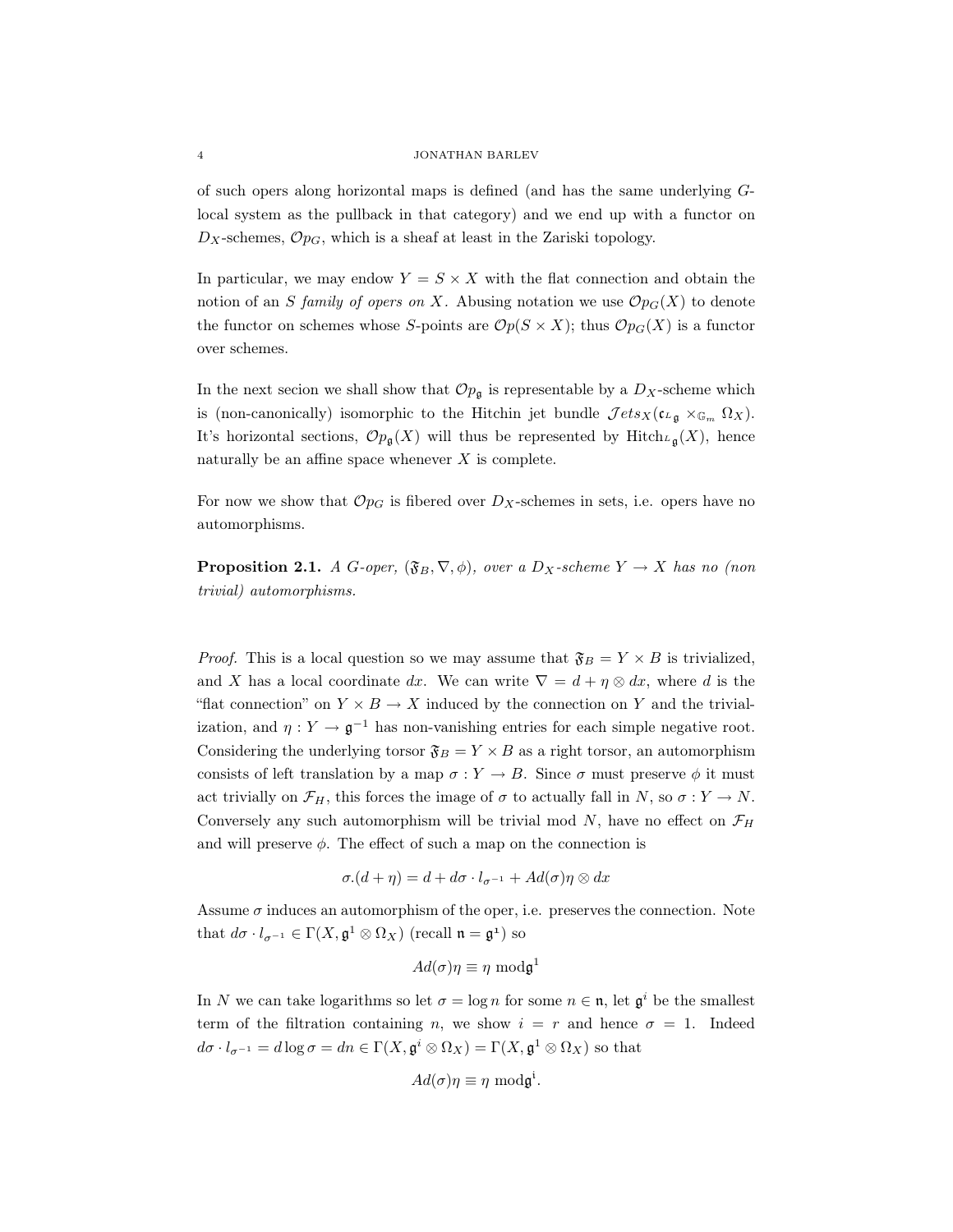Choose a Cartan subalgebra  $\mathfrak{h} \subseteq \mathfrak{b}$ , and write  $\eta = \eta^{-1} + \beta$  with  $\eta^{-1} : Y \to \mathfrak{g}^{-1}$ having non vanishing coordinates in each simple negative root space, and  $\beta: Y \to \mathfrak{b}$ .

$$
\mathfrak{g}^{i} \ni Ad(\sigma)(\eta^{-1} + \beta) - (\eta^{-1} + \beta) =
$$
  
=  $Ad(exp(n))(\eta^{-1} + \beta) - (\eta^{-1} + \beta)$   
=  $[n, \eta^{-1} + \beta] + 1/2[n, [n, \eta^{-1} + \beta]] + \cdots$   
 $\in [n, \eta^{-1}] + \mathfrak{g}^{i}$ 

hence  $[\eta^{-1}, n] \in \mathfrak{g}^{\mathfrak{i}}$ .

We show this implies  $n \in \mathfrak{g}^{i+1}$  which is a contradiction to the choice of i unless  $n = 0$ (implying  $\sigma = 1$ ). Let  $\{e_0, h_0, f_0\}$  the standard basis of  $\mathfrak{sl}_2$ , let  $\mathfrak{b}_o = \text{span}\{e_0, h_0\}$ denote the standard Borel. At every point of Y the map  $\eta^{-1}$  determines a principal embedding <sup>4</sup>  $\mathfrak{sl}_2 \to \mathfrak{g}$ , which carries  $\mathfrak{b}_0$  to  $\mathfrak{b}$  and for which  $\eta^{-1}$  is a scalar multiple of the image of  $f_0$ . Considering  $\mathfrak g$  as an  $\mathfrak {sl}_2$  representation via this principle embedding, our filtration corresponds to the weight space filtration and for a positive weight  $i$ , hence  $ad_{f_0}: \mathfrak{g}^i/\mathfrak{g}^{i+1} \hookrightarrow \mathfrak{g}^{i-1}/\mathfrak{g}^i$ . The contract of the contract of  $\Box$ 

Opers were introduced as living within local systems, this is true to the following extent. The forgetful functor from  $\mathcal{O}_{PG}(X) \to \text{loc-sys}_{G}(X)$  is always faithful. However, under our definition an oper cannot have non-trivial automorphism while the underlying local system might the issue is that a local system isomorphism may not preserve the flag or the marking). Nonetheless less we do have the following.

**Proposition 2.2.** Let X be a complete curve of genus  $g \geq 2$ , G semi-simple of adjoint type, and  $(\mathfrak{F}_G, \nabla)$  a G-local system on X which admits an oper structure. Then the oper structure is unique.

We use the Harder Narasimhan flag:

**Lemma 2.3.** Let  $\mathfrak{F}_G$  be a be torsor over a complete curve X of genus  $g \geq 2$ . Let  $\mathfrak{F}_B$ be a reduction to the Borel such that for each simple positive root  $\alpha$ , the  $\mathbb{G}_m$ -torsor  $\mathfrak{F}_H \times_{\alpha} \mathbb{G}_m$  has positive degree for. Then  $\mathfrak{F}_B$  is unique.

proof of 2.2. Let  $\mathfrak{F}_B$  be a reduction to the Borel which makes  $(\mathfrak{F}_G,\nabla)$  an oper, we show that  $\mathfrak{F}_B$  is the Harder Narasimhan flag, hence is unique. Indeed for every positive simple root  $\mathfrak{F}_H \times_\alpha \mathbb{G}_m \cong \Omega_X$ ; since  $g \geq 2$ , it has positive degree.  $\Box$ 

<sup>&</sup>lt;sup>4</sup>A principal embedding is one in which  $e_0$ ,  $f_0$  map to principal nilpotents in g; such an embedding determines a Cartan subalgebra relative to which  $e_0$  and  $f_0$  map to sums of basis elements of the positive/negative root spaces respectively.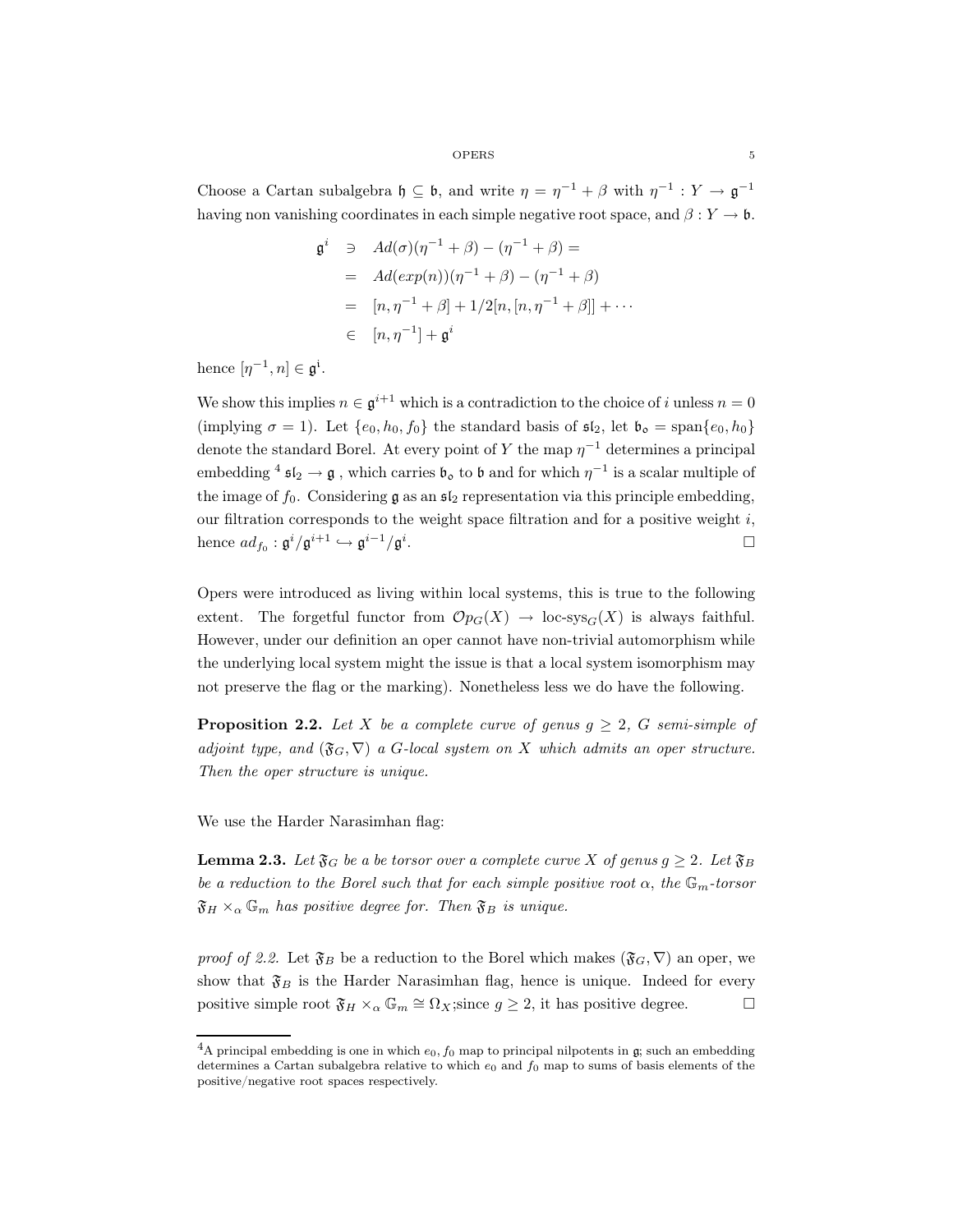#### 6 JONATHAN BARLEV

**Corollary 2.4.** When X is a complete curve and  $g \geq 2$  and **g** is semi-simple then  $\mathcal{O}_{p_{\mathfrak{a}}}(X)$  is a full and faithful subcategory of loc-sys<sub>G</sub>(X) (where G is the adjoint group of  $\mathfrak{g}$ ).

In the non-adjoint case the ambiguity in the oper structure on  $(\mathfrak{F}_G, \nabla)$  is only due to the choice of marking (i.e. the flag is uniquely determined). It follows the the fiber of  $\mathcal{O}p_G(X) \to \text{loc-sys}_G(X)$  is a naturally torsor for the 'automorphisms of  $\phi$ over  $\nabla$ " (see 1.4); evidently this is Z = the center of G.

### 3. A description of the space of g-opers

We now restrict ourselves to the adjoint case of g-opers with g semi-simple, and show that  $\mathcal{O}_{\mathcal{P}_{\mathfrak{g}}}$  is a torsor for (the jet scheme of) a certain vector bundle over X. Passing to global sections we obtain an isomorphism of  $\mathcal{O}p_{\mathfrak{g}}(X)$  with an affine space which we shall identify with  $Hitch_{\mathcal{L}_{\mathfrak{g}}}(X)$ . Recall that in Andrei's talk D-algebras were heuristically introduced as being to non-linear PDE's what D-mod's are to linear PDE's. That opers are a torsor for a vector bundle corresponds to the fact that solutions to a non-linear PDE are a torsor for the solutions of it's homogeneous counterpart.

It turns out that for any g this torsor structure may be obtained from the torsor structure of  $Op_{5l_2}$ , and we start by considering this case.

## $3.1.$   $\mathfrak{sl}_2$ -opers.

**Lemma 3.1.**  $\mathcal{O}p_{\mathfrak{sl}_2}$  is naturally a torsor for<sup>5</sup>  $\Omega_X^{\otimes 2}$ .

*Proof.* Let  $(\mathcal{F}_B, \nabla, \phi)$  be any oper on a  $D_X$ -scheme  $Y \xrightarrow{f} X$ . We start by noting in our case  $\mathfrak{n} = \mathfrak{g}^1/\mathfrak{g}^2$  so the that by  $\nabla$  induces  $\mathfrak{n}_{\mathcal{F}} \cong f^* \Omega_X$ , thus  $\mathfrak{n}_{\mathcal{F}} \otimes f^* \Omega_X \cong f^* \Omega_X^{\otimes 2}$ and  $\Omega_X^{\otimes 2}$  both a-priori act on  $Op_{\mathfrak{sl}_2}(Y)$  and  $Op_{\mathfrak{sl}_2}$  (respectively) by modifying the connection.

To prove the action is simply transitive we may work locally. Replacing  $X$  and  $Y$ by appropriate Zariski opens we may assume that X has a local coordinate  $dx$ , and  $\mathcal{F}_B \cong Y \times B$  is trivial (since B is solvable  $\mathfrak{F}_B$ , is Zariski locally trivial). As in the proof of lemma 2.1, a choice of coordinate and trivialization gives

$$
\nabla = d + dx \otimes \eta
$$

<sup>&</sup>lt;sup>5</sup>There is some abuse of notation going on here, we are actually considering  $\Omega_X^{\otimes 2}$  as a functor on  $D_X$ -schemes (rather than X-schemes). We could say instead that  $\mathcal{O}p_{\mathfrak{sl}_2}$  is a torsor for  $\mathcal{J}ets_X(\Omega_X^{\otimes 2})$ , since this is the  $D_X$ -scheme representing the functor.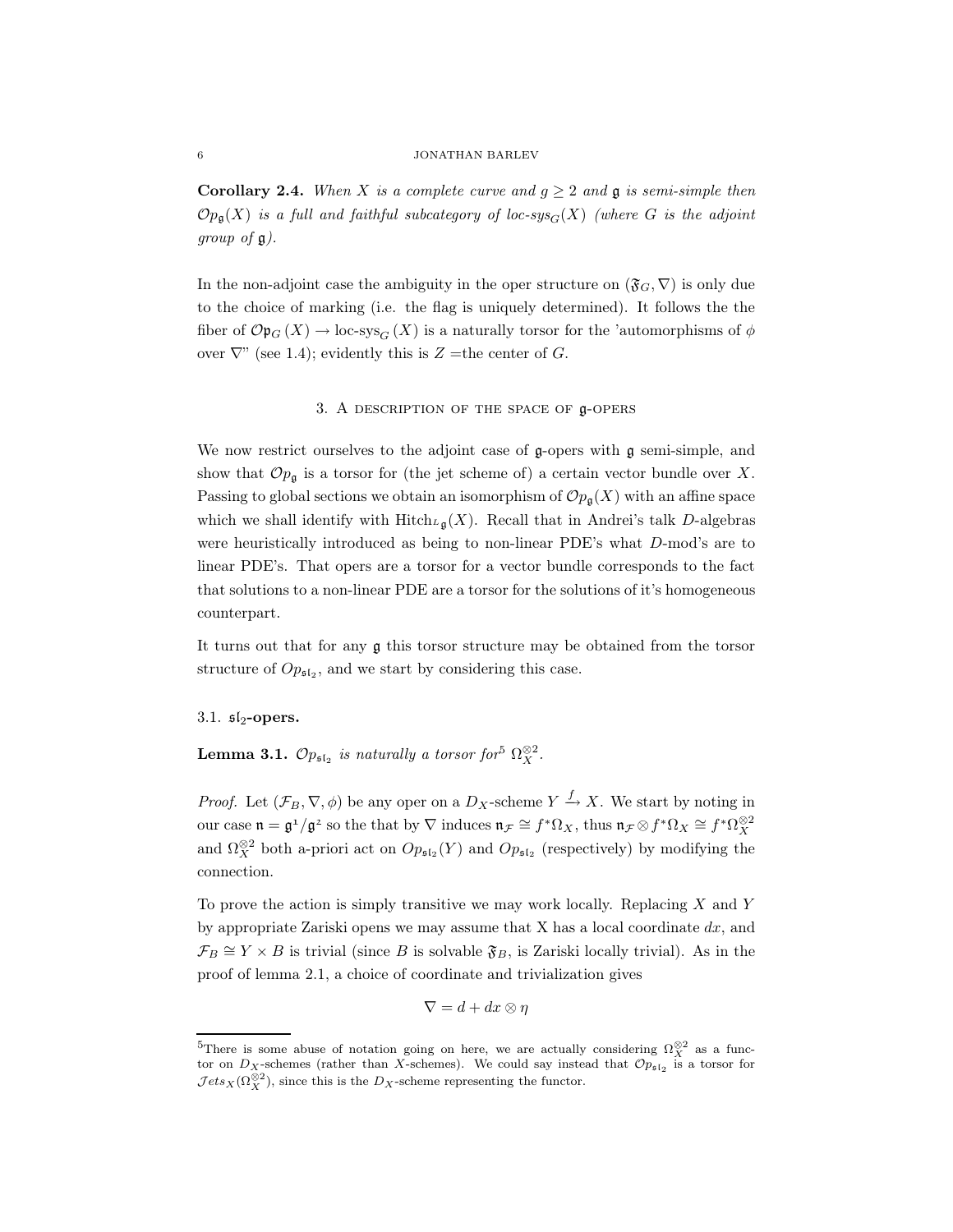where d is the flat connection w.r.t the trivialization and  $\eta: Y \to \mathfrak{sl}_2$  does not vanish mod b. Recall that a change of the trivialization given by left multiplication by  $\sigma: Y \to B$  has the effect of modifying the connection to

$$
d + d\sigma\sigma^{-1} + Ad(\sigma)\eta
$$

Computing directly (this is where  $PSL_2$  being of adjoint type comes in) we see that every coordinate determines a unique canonical trivialization which brings the connection to canonical form (both relative to the choice of coordinate)

$$
\nabla = d + dx \otimes \left( \begin{array}{cc} 0 & \alpha \\ 1 & 0 \end{array} \right)
$$

thus the action of  $f^* \Omega_X \otimes \mathfrak{n}_{\mathcal{F}}(Y)$  on  $\mathcal{O}p_{\mathfrak{sl}_2}(Y)$  is free and transitive. Note also the the uniqueness implies that the underlying  $B$  torsor of any oper is trivialized whenever we have a coordinate.  $\Box$ 

Corollary 3.2. All  $s_{2}$ - torsors all have isomorphic underlying B-torsors. Denote this torsor  $\mathfrak{F}^0_{B_0}$ .

Remark 3.3. For a complete curve X  $\mathfrak{sl}_2$ -opers always exist, hence  $\mathcal{O}p_{\mathfrak{sl}_2}$  is a trivial torsor for  $\Omega_X^{\otimes 2}$  :

When  $g \ge 2$ , this is implied by the fact that  $H^1(X, \Omega_X^{\otimes 2}) = 0$ .

- When  $g = 1$  there is a global coordinate and the trivialized torsor  $X \times B$  with  $\nabla = d + dx \otimes$  $\left(\begin{array}{cc} 0 & \alpha \\ 1 & 0 \end{array}\right)$ is an oper.
- When  $g = 0$  one can either compute directly and see there is a unique oper (uniqueness is implied by the fact that  $H^0(\mathbb{P}^1, \Omega_{\mathbb{P}^1}^{\otimes 2}) = 0$ . Alternatively, note that an oper is equivalent to the data of a  $\mathbb{P}^1$  bundle with connection and a section with non-vanishing co-variant derivative; take  $\mathbb{P}^1 \times \mathbb{P}^1$ with the trivial connection and diagonal section.

3.2. g-opers. Let g be an arbitrary semi-simple lie algebra, with a chosen Borel b.

Construction 3.4. Let  $\{e_0, h_0, f_0\}$  the standard basis of  $\mathfrak{sl}_2$ , let  $\mathfrak{b}_o = sp\{e_0, h_0\}$ denote the standard Borel, and choose a principal embedding  $\mathfrak{sl}_2 \to \mathfrak{g}$ , which carries  $\mathfrak{b}_o$  to  $\mathfrak{b}$ . To the map of Lie algebras corresponds a map of groups  $PSL_2 \stackrel{\iota_G}{\longrightarrow} G$ , where  $G$  is the adjoint group of  $\mathfrak g$ .

We now describe how  $\iota_G$  may be used to construct a g-opers out of an  $\mathfrak{sl}_2$ -opers. Let  $(\mathfrak{F}^0_{B_0}, \nabla_0)$  be an  $\mathfrak{sl}_2$ -oper on  $Y \xrightarrow{f} X$ <sup>6</sup>. Let  $\mathfrak{F}_B$  ,  $\mathfrak{F}_G$  respectively be the  $B$  ,  $G$  torsors which  $\mathfrak{F}_{B_0}^0$  induces via  $\iota_G$ . The connection  $\nabla_0$  naturally induces a connection on

<sup>&</sup>lt;sup>6</sup>Recall that for a g-oper the isomorphism  $\phi$  is uniquely determined by the rest of the data, hence we ignore it.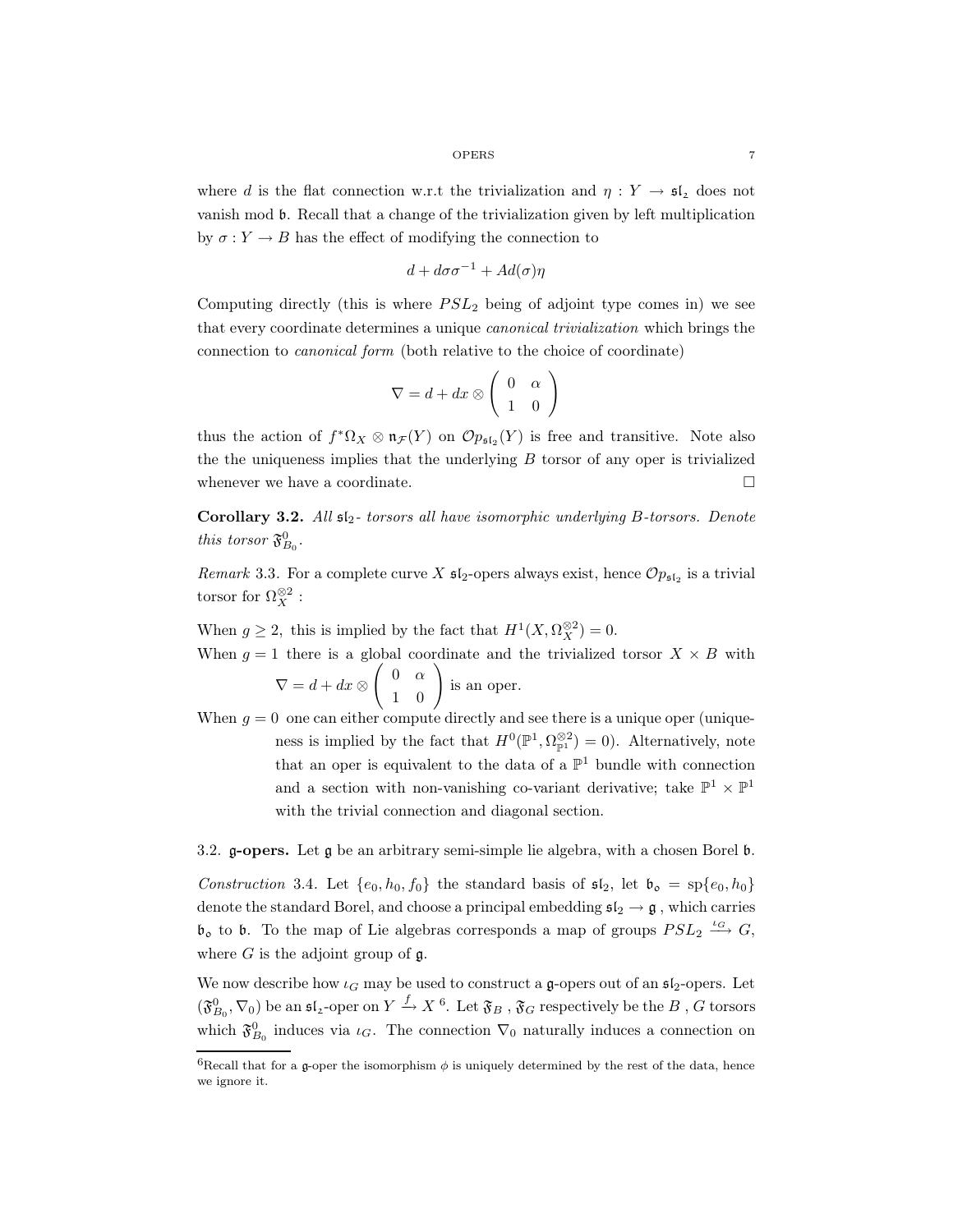$\mathfrak{F}_G$  which satisfies the oper condition because the map  $\iota_G$  is principal. In fact, if locally in an appropriate trivialization

$$
\nabla_0 = d + dx \otimes \left( \begin{array}{cc} 0 & \alpha \\ 1 & 0 \end{array} \right)
$$

then

$$
\nabla = d + dx \otimes (f + \alpha e))
$$

In particular global g-opers always exist.

We wish to present g-opers as a torsor for an appropriate vector bundle.

Relative to a principal embedding, let  $\mathfrak{g}^{e_0}$  be the stabilizer of  $e_0$  in g. As in the  $\mathfrak{sl}_2$ case, on a curve X with coordinate  $dx$ , lemma 3.6 will state that every g-oper has a canonical trivialization and that, locally, opers are a torsor for maps  $Y \to \mathfrak{g}^{e_0}$ . However, B doesn't act on  $\mathfrak{g}^{e_0}$  so we can't a-priori twist by  $\mathfrak{F}_B$  (as in the  $\mathfrak{sl}_2$  case) to immediately get an action on the space of opers.

None the less, since  $B_0$  does act on  $\mathfrak{g}^{e_0}$  we can form

$$
\mathfrak{g}_{\mathfrak{F}^0}^{e_0}:=\mathfrak{F}^0_{H_0}\times_{H_0}\mathfrak{g}^{e_0}=\mathfrak{F}^0_{B_0}\times_{B_0}\mathfrak{g}^{e_0}
$$

Using  $\Omega_X^{\otimes 2} = \Omega_X \otimes \mathfrak{n}_{0\mathfrak{F}^0} \to \Omega_X \otimes \mathfrak{g}_{\mathfrak{F}^0}^{e_0}$  we construct an  $\Omega_X \otimes \mathfrak{g}_{\mathfrak{F}^0}^{e_0}$ -torsor

$$
\mathcal{O}p_{\mathfrak{s}\mathfrak{l}_z}\times_{\Omega_X^{\otimes 2}}\left(\Omega_X\otimes\mathfrak{g}_{\mathfrak{F}^0}^{e_0}\right)
$$

Lemma 3.5. Every principal embedding gives rise to an isomorphism

(3.1) 
$$
\mathcal{O}p_{\mathfrak{s}\mathfrak{l}_2} \times_{\Omega_X^{\otimes 2}} \left(\Omega_X \otimes \mathfrak{g}_{\mathfrak{F}^0}^{e_0}\right) \to \mathcal{O}p_{\mathfrak{g}}
$$

*Proof.* The map is defined by sending  $(\mathfrak{F}_{B_0}^0, \nabla; \nu)$  to  $(\iota \mathfrak{F}_{B_0}^0, \iota \nabla + \nu)$ . Where  $(\mathfrak{F}_{B_0}^0, \nabla)$ is an  $\mathfrak{sl}_2$ -oper which induces a  $\mathfrak{g}$ -oper  $(\iota \mathfrak{F}^0_{B_0}, \iota \nabla)$ , and for  $\nu \in \Omega_X \otimes \mathfrak{g}_{\mathfrak{F}^0}^{e_0}$  we define  $\iota\nabla + \nu$  using  $\mathfrak{g}_{\mathfrak{F}^0}^{e_0} = \mathfrak{F}_{B_0}^0 \times_{B_0} \mathfrak{g}^{e_0} \to \mathfrak{F}_{B_0}^0 \times_{B_0} \mathfrak{b} = \mathfrak{b}_{\mathfrak{F}^0}$ . The image consists of opers whose underlying B-torsor is  $\mathfrak{F}_B^0 := \mathfrak{F}_{B_0}^0 \times_{\iota} B$ . To see this is an isomorphism is suffices to check locally, whence this is implied by lemma 3.6.  $\Box$ 

**Lemma 3.6.** Let  $X$  be a curve with a coordinate dx. Fix a principle embedding  $\mathfrak{sl}_2 \to \mathfrak{g}$  as above. For any  $\mathfrak{g}\text{-}open$  on X, the underlying B-torsor admits a unique trivialization relative to which the connection has the form

$$
\nabla = d + dx \otimes (f + \eta)
$$

where  $\eta: Y \to \mathfrak{g}^{e_0}$ .

 $7_{n_0} \subseteq \mathfrak{g}^{e_0} \subseteq \mathfrak{n}$ . In the case of  $\mathfrak{sl}_n$  with the standard Principal embedding,  $\mathfrak{g}^e$  consists of all strictly upper triangular matrices with constant super-diagonals.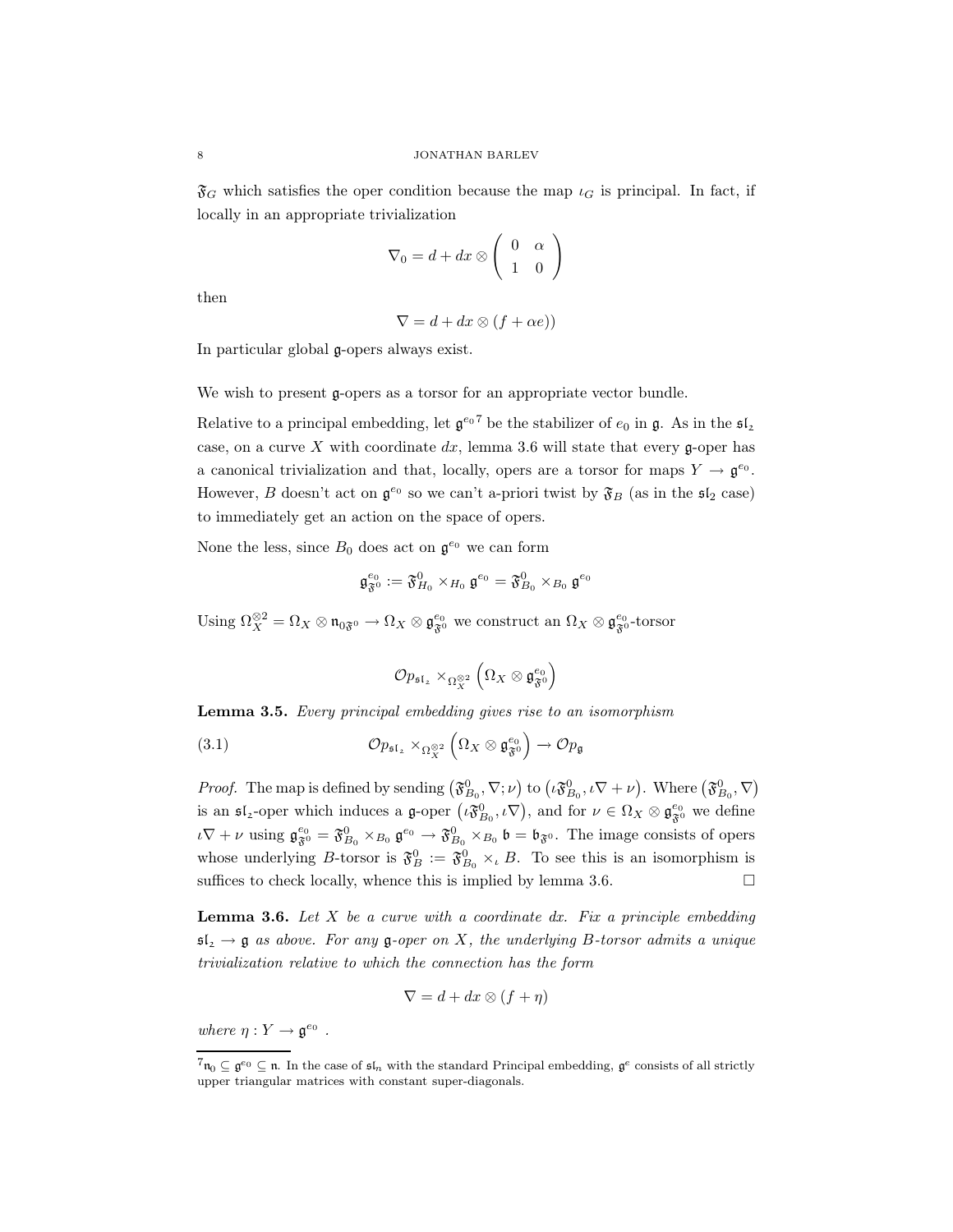*Proof.* The proof uses Kostant's lemma (see [2]) and we defer it to the appendix.  $\Box$ 

Corollary 3.7. Global g-opers exist and all g-opers have isomorphic underlying B-torsors. Given a Principal embedding ι, this B-torsor is naturally identified with as the pushforward  $\mathfrak{F}_B^0 := \mathfrak{F}_{B_0}^0 \times_b B$ .

Every principal embedding gives rise , via lemma 3.5, to a  $\Omega_X\otimes\mathfrak{g}^{e_0}_{\mathfrak{F}}$  -torsor structure on  $\mathcal{O}_{\mathfrak{p}_{\mathfrak{a}}}$ . However, any two principal embedding are uniquely conjugate by an element of B. Thus, neither the vector space  $\mathfrak{g}^{e_0}$ , nor the torsor structure depend on the Principal embedding:

**Lemma 3.8.**  $\mathcal{O} \mathfrak{p}_{\mathfrak{g}}$  is naturally a torsor for  $\Omega_X \otimes \mathfrak{g}_{\mathfrak{F}}^{e_0}$ . Thus  $\mathcal{O} \mathfrak{p}_{\mathfrak{g}}(X)$  is naturally a torsor for  $\Gamma\left(X,\Omega_X\otimes \mathfrak{g}^{e_0}_{\mathfrak{F}}\right)$ . Both are trivial torsors.

As for the representability of the space of opers, any choice of a global oper on X gives rise to:

**Corollary 3.9.**  $\mathcal{O}_{p_{\mathfrak{g}}}$  is representable by a  $D_X$ -scheme isomorphic to  $\mathcal{J}ets_X(\Omega_X \otimes$  $\mathfrak{g}^{e_0}_{\mathfrak{F}}$ . When X is complete,  $\mathcal{O} \mathfrak{p}_{\mathfrak{g}}(X)$  is representable by a scheme isomorphic to  $\Gamma(X, \Omega_X \otimes \mathfrak{g}^{e_0})$  (for which it is naturally an affine space).

# 4. Opers and the classical Hitchin space

Next we discuss the relation to the Hitchin space, which will be further developed in the next section. Identify, via the Ad action,  $H_0 \cong \text{Aut}\,\mathfrak{n}_0 = \mathbb{G}_m$  to obtain a  $\mathbb{G}_m$ action on  $\mathfrak{g}^{e_0}$  which we also denote Ad.  $\mathcal{F}_{H_0} \cong \Omega_X$  and so

$$
\Omega_X\otimes \mathfrak{g}_{\mathfrak{F}}^{e_0} = \Omega_X\otimes (\mathfrak{F}_{H_0}\times_{H_0}\mathfrak{g}^{e_0}) = \Omega_X\times_{tAd(t)}\mathfrak{g}^{e_0}
$$

where  $tAd(t)$  denotes the action of  $t \in \mathbb{G}_m$  on  $\mathfrak{g}^{e_0}$ . There are natural isomorphisms

$$
\mathfrak{c}_{L\mathfrak{g}} := \mathrm{spec}(\mathrm{sym}^L \mathfrak{g})^{L} = \mathrm{spec}(\mathrm{sym}^L \mathfrak{h})^W = \mathrm{spec}(\mathrm{sym} \mathfrak{h}^*)^W = \mathfrak{g} // G
$$

and these identifications are  $\mathbb{G}_m$  equivariant w.r.t. the the action on the quotients, which is pushed forward from scalar multiplication on  $\mathfrak g$  and  $^L\mathfrak g$  respectively. Recall Kostant's section of the Chevalley map  $\mathfrak{g} \to \mathfrak{g}/\mathfrak{G}$  has  $f_0 + \mathfrak{g}^{e_0}$  as it's image. This section induces an isomorphism of varieties  $\mathfrak{c}_{L_{\mathfrak{g}}} \to \mathfrak{g}^{e_0}$  which intertwines the  $\mathbb{G}_m$ action on  $\mathfrak{c}_{L_{\mathfrak{g}}}$  with the  $tAd(t)$  action on  $\mathfrak{g}^{e_0}$ . Finally we obtain an identification schemes over X

(4.1) 
$$
\mathfrak{c}_{L\mathfrak{g}}^{\Omega_X} = \Omega_X \times_{\mathbb{G}_m} \mathfrak{c}_{L\mathfrak{g}} \xrightarrow{\cong} \Omega_X \otimes \mathfrak{g}_{\mathcal{F}}^{e_0}
$$

The LHS, which is not a-priori a vector bundle, is now considered as such via this isomorphism.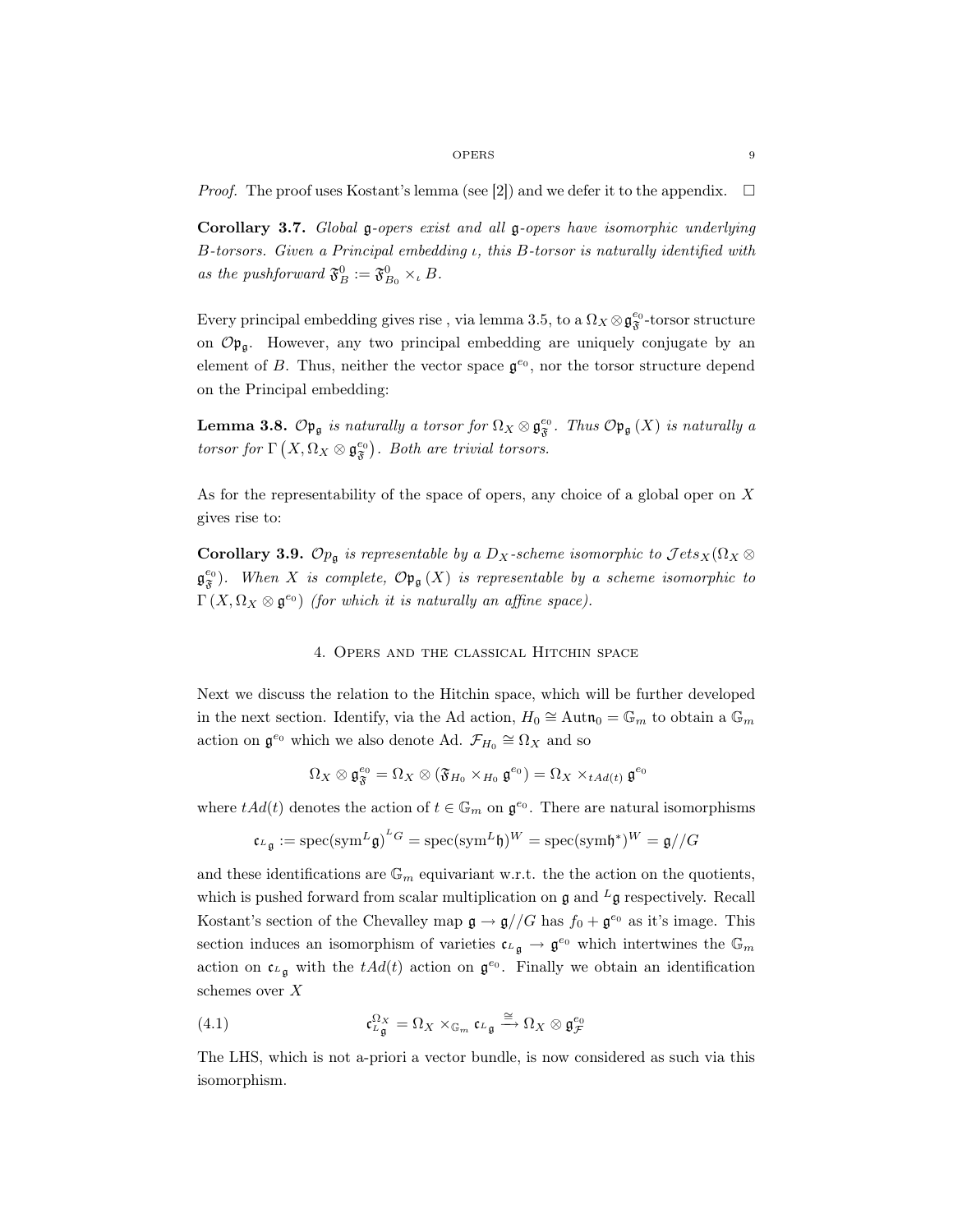The punch line is that corollary 3.9 now reads: every global  $\mathfrak{g}$ -oper over X gives rise to an isomorphism of  $D_X$ -schemes

$$
\mathcal{O}p_{\mathfrak{g}} \cong \mathcal{J}ets_X(\mathfrak{c}^{\Omega_X}_{\mathfrak{L} \mathfrak{g}}) = \text{Hitch}_{\mathfrak{L} \mathfrak{g}} = \text{spec}_X \left( \mathfrak{z}^{\text{cl}}_{\mathfrak{L} \mathfrak{g}} \right)
$$

Passing to functors of horizontal sections we get

(4.2) 
$$
\mathcal{O}_{p_{\mathfrak{g}}}(X) \cong \text{Sect}_X \left( \mathfrak{c}^{\Omega_X}_{L_{\mathfrak{g}}} \right) \cong \text{Hitch}_{L_{\mathfrak{g}}}(X)
$$

Next assume X is complete, then  $\mathcal{O}_{\mathfrak{p}_{\mathfrak{g}}}(X)$  is representable by a scheme, which is naturally an affine space for  $\Gamma(X, \Omega_X \otimes \mathfrak{g}_{\mathcal{F}}^{e_0})$ .

Let  $A_{\mathfrak{g}}$  denote the coordinate algebra of  $\mathcal{O}_{\mathfrak{p}_{\mathfrak{g}}}$ , and let  $A_{\mathfrak{g}}(X)$  denote the coordinate algebra of  $\mathcal{O} \mathfrak{p}_{\mathfrak{g}}(X)$ . Recall that  $\mathfrak{z}^{cl}_{L_{\mathfrak{g}}}$  and  $\mathfrak{z}^{cl}_{L_{\mathfrak{g}}}(X)$  are the coordinate rings of Hitch $L_{\mathfrak{g}}$ and Hitch<sub>L<sub>g</sub></sub>  $(X)$  respectively, and that they are naturally graded. By the discussion above  $A_{\mathfrak{g}}$  and  $\mathfrak{z}^{cl}_{\mathfrak{g}}$  are non-canonically isomorphic (as are  $A_{\mathfrak{g}}(X)$  and  $\mathfrak{z}^{cl}_{\mathfrak{g}}(X)$ ), but the following is canonical:

**Proposition 4.1.** There exists a canonical filtration of  $A_{\mathfrak{g}}$  and a canonical isomorphism of graded rings  $grA_{\mathfrak{g}} \xrightarrow{\sigma_A} \mathfrak{z}_{L\mathfrak{g}}^{\mathcal{C}}$ .

*Proof.* Identify  $\mathfrak{z}_{\mathfrak{L}}^{cl}$  with the coordinate ring of  $\mathcal{J}ets_X(\Omega_X \times_{t \to id} \mathfrak{g}^{e_0})$  via 4.1. Note that the natural grading on  $\mathfrak{z}_{\ell\mathfrak{g}}^{cl}$  corresponds to the action of  $\mathbb{G}_m$  on  $\Omega_X \times_{t \to \ell} \mathfrak{g}^{e_0}$ opposite to tAdt.

As  $\mathcal{O} \mathfrak{p}_{\mathfrak{g}}$  is naturally an affine space for  $\mathcal{J}ets_X(\Omega_X \times_{t \to id} \mathfrak{g}^{e_0})$  over X, on the level of coordinate rings, the grading on the latter induces a filtration on the former which yields the desired isomorphism.  $\Box$ 

Corollary 4.2. Let  $X$  be a complete curve. There exists a canonical filtration of  $A_{\frak{g}}(X)$  and a canonical isomorphism of graded rings  $(grA_{\frak{g}})(X) \simeq gr(A_{\frak{g}}(X)) \xrightarrow{\sigma_{A(X)}}$  $\mathfrak{z}_{\mathfrak{L}_{\mathfrak{g}}}^{cl}(X).$ 

### 5. The Feigin-Frenkel isomorphism

This section is the quantization of the previous, and relates opers to the quantum Hitchin space. Let X be a complete curve. Recall that  $\mathfrak{z}_{L_{\mathfrak{a}}}$  (defined rather abstractly) was a filtered algebra and we had the following theorem (of Feigin and Frenkel, dicussed in Dustin's talk) and accompanying results which related the various Hitchin algeras.

**Theorem 5.1** (first Feigin-Frenkel). The natural map  $gr_{\mathfrak{g}} \xrightarrow{\sigma_{\mathfrak{g}}} \mathfrak{z}_{\mathfrak{g}}^{cl}$  is an isomorphism of graded  $D_X$ -algebras.

**Proposition 5.2.** The natural surjection  $(gr_{\mathfrak{g}})(X) \to gr(\mathfrak{z}_{\mathfrak{g}}(X))$  is an isomorphism.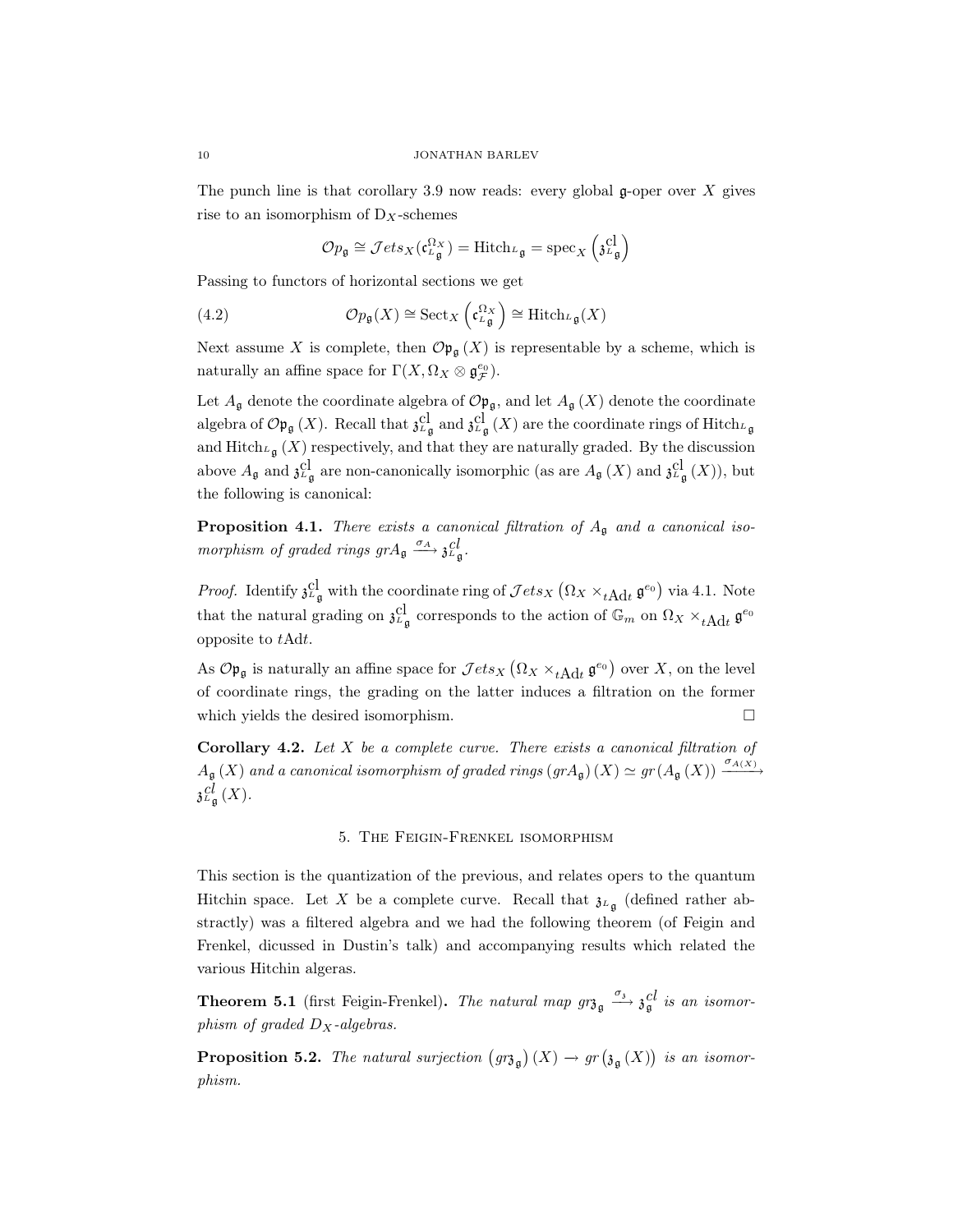Corollary 5.3. We have the following isomorphisms

$$
\left( g r \mathfrak{z}_{\mathfrak{g}} \right)(X) \to gr\left( \mathfrak{z}_{\mathfrak{g}} \left( X \right) \right) \xrightarrow{\sigma_{\mathfrak{z}(\mathfrak{X})}} \mathfrak{z}_{\mathfrak{g}}^{cl} \left( X \right)
$$

As promised, the following theorem due to Feigin and Frenkel as well relates the Hitchin spaces to opers:

Theorem 5.4 (second Feigin-Frenkel). There exists an isomorphism of filtered algebras

$$
A_{\mathfrak{g}}\xrightarrow{\phi} \mathfrak{z}_{L_{\mathfrak{g}}}
$$

which quantizes the map  $\sigma_{A_{\mathfrak{g}}}$  of proposition 4.1, i.e.  $\sigma_{\mathfrak{g}} \circ gr \phi = \sigma_{A_{\mathfrak{g}}}$ .

**Corollary 5.5.**  $\phi$  induces an isomorphism of filtered algebras

$$
A_{\mathfrak{g}}\left(X\right) \xrightarrow{\phi_X} \mathfrak{z}_{L_{\mathfrak{g}}}\left(X\right)
$$

which quantizes the map  $\sigma_{A_{\mathfrak{g}}(X)}$  of corollary 4.2, i.e.  $\sigma_{\mathfrak{z}(X)} \circ gr\phi_X = \sigma_{A_{\mathfrak{g}}(X)}$ .

From the perspective of spaces we have an isomorphisms

$$
\operatorname{spec}_{X} (\mathfrak{z}_{\mathfrak{g}}) \simeq \mathcal{O} \mathfrak{p}_{\mathfrak{L}_{\mathfrak{g}}} \quad \text{and} \quad \operatorname{spec} (\mathfrak{z}_{\mathfrak{g}} (X)) \simeq \mathcal{O} \mathfrak{p}_{\mathfrak{L}_{\mathfrak{g}}}(X)
$$

(of  $D_X$ -schemes and schemes respectively) providing a moduli description of the quantum Hitchin space.

Let us summarize this Hitchin quantization business so far:

$$
A_{L_{\mathfrak{g}}}(X) \xrightarrow{\cong} \mathfrak{z}_{\mathfrak{g}}(X) \longrightarrow \Gamma(\mathrm{Bun}_{\mathfrak{g}}^{\gamma}X, \mathcal{D}')
$$
  
\n
$$
\begin{array}{c}\n\downarrow_{gr} \\
\downarrow_{gr} \\
\operatorname{gr} A_{L_{\mathfrak{g}}}(X) \longrightarrow \operatorname{gr}(\mathfrak{z}_{\mathfrak{g}}(X)) \longrightarrow \operatorname{gr} \Gamma(\mathrm{Bun}_{\mathfrak{g}}^{\gamma}X, \mathcal{D}')
$$
  
\n
$$
\downarrow_{\cong} \qquad \qquad \downarrow_{\cong} \\
A_{L_{\mathfrak{g}}^{\gamma}}^{C_1^{\gamma}}(X) \xrightarrow{\cong} \mathfrak{z}_{\mathfrak{g}}^{C_1^{\gamma}}(X) \longrightarrow \operatorname{gr} \Gamma(T^* \mathrm{Bun}_{\mathfrak{g}}^{\gamma}X, \mathcal{O})\n\end{array}
$$

Where  $A^{cl}(X)$  is the coordinate ring of  $\Gamma\left(X, \Omega_X \otimes \mathfrak{g}_{\mathfrak{F}^0}^{e_0}\right)$  and is introduced for the sake of symmetry. The marked isomorphisms are the ones we proved, they imply the rest of the maps are isomorphisms as well.

Finally the geometric Langlands correspondence for opers should play out as follows: starting from a <sup>L</sup>g-local system on X,  $\sigma$ , which admits a (unique) oper structure we get a maximal ideal  $m_{\sigma} \subseteq A_{L_{\mathfrak{g}}}(X)$  whose residue field we denote  $k_{\sigma}$ . Thus we get a twisted D-mod  $\mathcal{D}_{\sigma} := \mathcal{D}' \otimes_{A_{L_{\sigma}}(X)} k_{\sigma}$  (on  $\text{Bun}_{\mathfrak{g}}X$ ). This will be shown to be a Hecke Eigensheaf .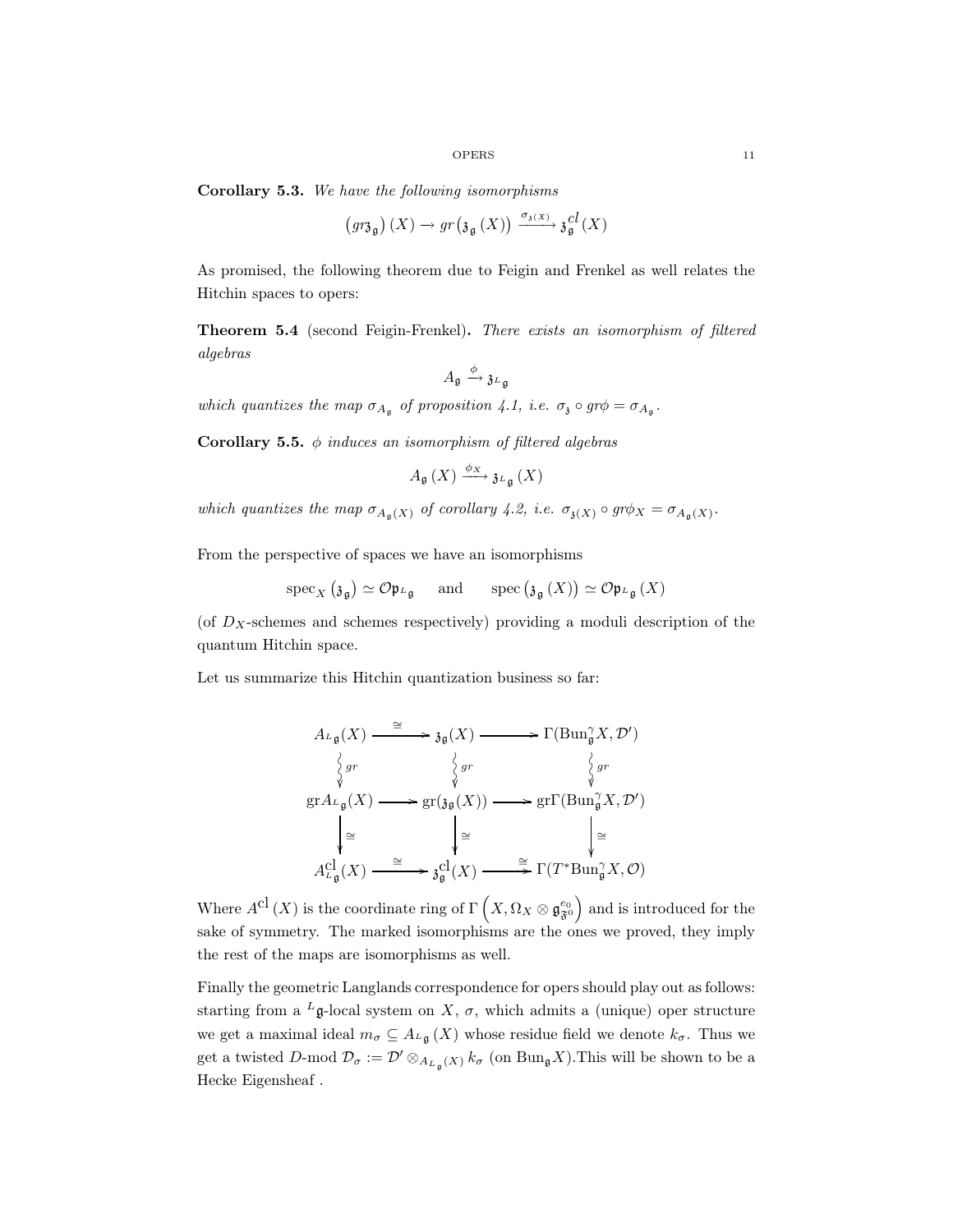#### 6. Appendix - Kostant's lemma and it's application

In this appendix we state a lemma of Kostant and prove lemma 3.6. This has already been discussed in the seminar to some extent, see [2]. Choose a principal embedding  $\mathfrak{sl}_2 \stackrel{\iota}{\rightarrow} \mathfrak{g}$ , and let  $e, h, f$  denote the images of the (standard) same named elements in  $\mathfrak{sl}_2$ . e and f are contained in unique, opposite Borels; so  $\iota$  determines a Borel, Cartan and root system. Let  $PSL_2 \stackrel{\iota_G}{\longrightarrow} G$  be the induced map on the group level.

**Lemma 6.1.** N acts on  $f + b$  freely via Ad.  $f + g^e$  is a section for this action, and moreover  $N^i.(f + \mathfrak{g}^e) = f + \mathfrak{g}^e + \mathfrak{n}^i$ .

With this in hand we prove lemma 3.6 :

proof of lemma 3.6. Let  $X$  have a coordinate dx, and let

$$
\nabla = d + \eta^{-1} \otimes dx \quad \eta^{-1} : X \to \mathfrak{g}^{-1}
$$

be the connection of a g-oper on a trivialized  $B$ -torsor.  $\Box$ 

(1) We must show there exist a unique change of trivialization,  $\sigma : X \to B$ such that the transformed connection

$$
d + d\sigma\sigma^{-1} + Ad(\sigma)\,\eta^{-1}\otimes dx
$$

has the desired form. Because  $G$  is of adjoint type  $Ad$  induces an isomorphism  $H \to \times GL(\mathfrak{g}^{-\alpha})$ . Since  $\eta : X \to \mathfrak{g}^{-1}$  has non-vanishing entries in every simple negative root space, there exists a unique  $X \xrightarrow{\sigma_H} H$  s.t. that  $Ad(\sigma)\eta = f \mod \mathfrak{b}$ .  $\sigma_H^{-1} d\sigma_H^{-1} \in \mathfrak{b}$  so that after changing the trivialization using  $\sigma_H$  it has the form

$$
d + (f + \eta^0) \otimes dx \quad \eta^0: X \to \mathfrak{b}
$$

Let  $\sigma_1: X \to N$  be the unique map, promised by Konstant's lemma, such that  $Ad(\sigma)(f + \eta^0) \in f + \mathfrak{g}^e$ . If it weren't for the  $\sigma^{-1}d\sigma$  term, which pops up when the trivialization is changed we'd be done. Nonetheless we get an approximation mod  $\mathfrak{n}$ , i.e. after changing the trivialization again using  $\sigma_1$ the connection has the forms

$$
d + (f + \eta^1) \otimes dx \quad \eta^1: X \to \mathfrak{n}
$$

Note that  $\sigma_1 \sigma_H$  with this property is unique mod  $N^2$ . We proceed in the same fashion inductively, noting at the *i*'th stage that if  $f + \eta^i \in f + \mathfrak{g}^e + \mathfrak{n}^i$ , then the unique  $\sigma^i$  such that  $Ad(\sigma_i)(f + \eta^i) \in f + \mathfrak{g}^e$  in fact lies in  $N^{i+1}$ , hence  $\sigma_i^{-1}d\sigma \in \mathfrak{n}^{i+1}$ . After rankg steps we get  $\sigma_r \cdots \sigma_1 \sigma_H$  which is the required map.